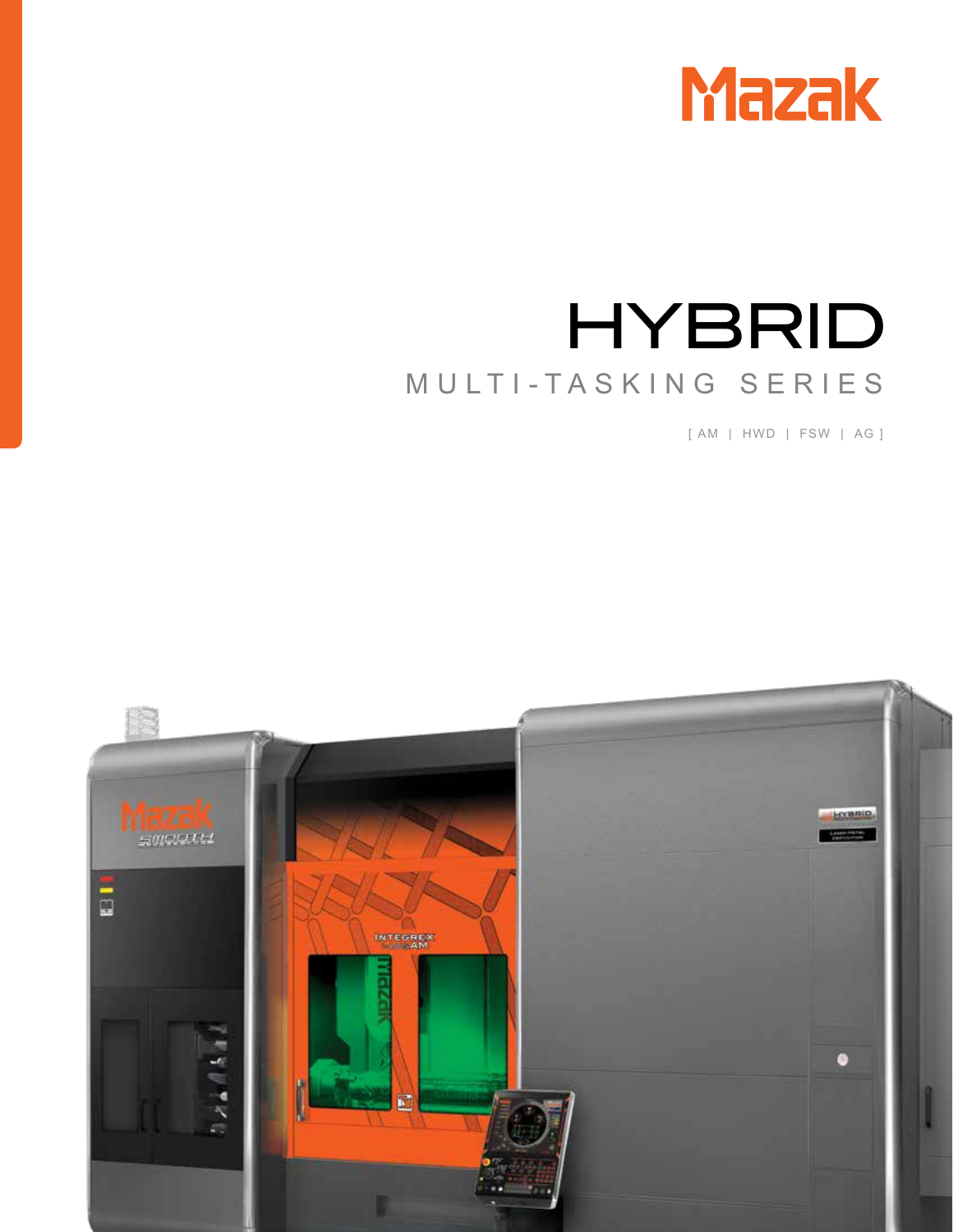

The pace of industry constantly accelerates, a fact that forces manufacturers to seek out new technology to give them the edge over the competition and meet their customers' needs. It's why Mazak first combined mills and lathes to create Multi-Tasking, and it's why we extended the concept until our customers could achieve true DONE IN ONE<sup>®</sup> part production. Now, with HYBRID Multi-Tasking, Mazak has pushed the concept even further, pairing subtractive metalcutting processes with new software-based solutions, additive manufacturing technology or joining techniques to give single machines the productivity and capability that once required entire production cells.

# The Next Level of Multi-Tasking

### **ADDITIVE MANUFACTURING (AM)**

ADDITIVE MANUFACTURING (AM) includes laser metal deposition and multi-laser metal deposition. By far the fastest way to build parts with metal powder, singlelaser metal deposition uses one high-power laser to melt powder as it's sprayed from a nozzle. Multi-laser metal deposition takes single laser technology even further. With a gantry AM head capable of directing powder from any angle, the heat of multiple lasers builds small part features/textures or coats one material with another.



Like Mazak's subtractive Multi-Tasking machines bef them, HYBRID innovations have created new levels of cost efficiency. The highly productive combinations of additive, subtractive and joining processes will tru transform your manufacturing operations.

#### **HOT WIRE (HWD)**

HOT WIRE (HWD) is a high-speed additive solution that offers programmable welding automation: wire arc AM. As with conventional welding, a 5-axis HOT WIRE head's arc torch melts metal wire directly on the base material to build part features or welds on any of a workpiece's surfaces.

#### **FRICTION STIR WELDING (FSW)**

FRICTION STIR WELDING (FSW) applies highly precise levels of frictional heat and forging pressure to create full-penetration, defect-free welded joints.





### **HYBRID MULTI-TASKING SERIES**

#### **AUTO GEAR (AG)**

AUTO GEAR (AG) involves subtractive processes for SMOOTH Gear Milling, Gear Skiving and Gear Hobbing. These software innovations make gear production simple, reducing the need for complex programs, specialized machines or having to farm out low-volume gear work.

#### **Top Technological Advances**

| ore | • Shorter setup time - HYBRID machines require    |
|-----|---------------------------------------------------|
|     | just one setup for multiple additive, subtractive |
| S   | or joining processes, bringing DONE IN ONE        |
| ly  | part-production strategies to entirely new        |
|     | manufacturing sectors.                            |
|     |                                                   |

- **Reduced lead times** Rather than sending workpieces out for secondary or tertiary processes, HYBRID Multi-Tasking gives shops the ability to keep work in-house and reduce lead times significantly.
- **Improved overall part accuracy** Whether it's the perfect welds created with HWD heads or the exceptionally precise gear hobbing, skiving and milling enabled with the AG package, HYBRID delivers outstanding accuracy. **Streamlined processes and the elimination of WIP** – DONE IN ONE means exactly what it says; you don't need to store WIP or design elaborate workflows when you put raw materials in a HYBRID machine and take out finished parts.

**Reduced overhead/operating costs** – When one machine can do the work that used to take multiple processes across a whole production line, the reduction in labor costs, utilities and required floor space results in large cost savings.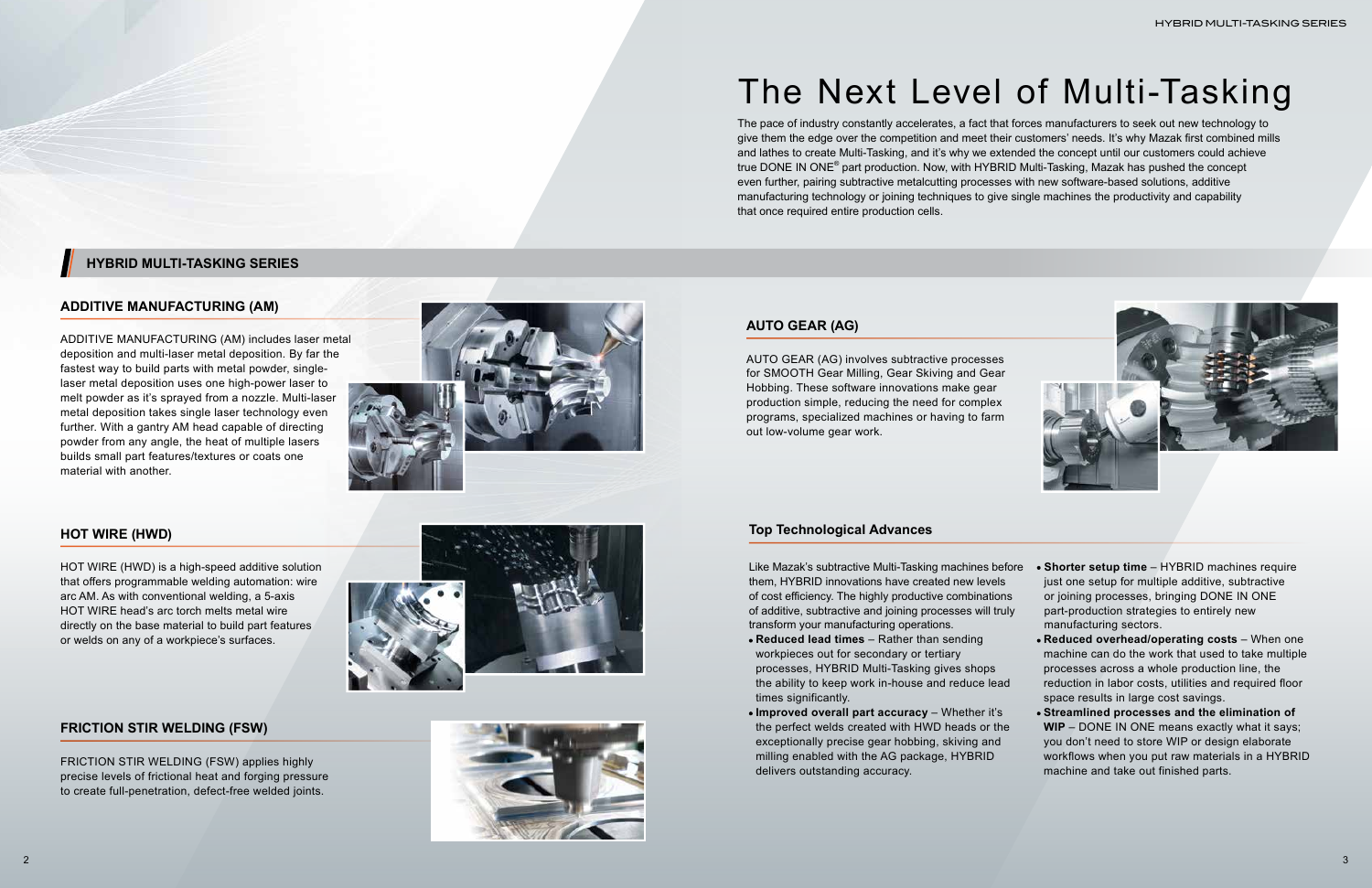#### **VC-500A/5X AM**

## Additive Manufacturing (AM) Manufacturing (AM) Hot Wire Deposition (HWD)

Using lasers or arc torches to melt metal powder or wire, respectively, additive machining techniques allow manufacturers to build parts to near-net shape to reduce scrap or achieve faster research and development. The rough surfaces ordinarily created by additive processes are no problem for HYBRID Multi-Tasking machines, which can perform finishing and semi-finishing operations without an additional setup.



Featuring a second turning spindle (S) in addition to laser AM capabilities, the INTEGREX i-200S AM and INTEGREX i-400S AM deliver maximum versatility, precision and throughput for medium to large parts. These machines' full 5-axis machining and laser metal deposition capabilities make it possible to dramatically reduce lead times and improve part accuracy while significantly reducing scrap material thanks to the AM head's ability to build parts to near-net shape.





INTEGREX i-200S AM INTEGREX i-400S AM

A cost-effective and highly efficient vertical machining center, the spacesaving VARIAXIS j-600 utilizes fast, high-rigidity spindles and a highaccuracy rotary/tilt table to enable DONE IN ONE operations without taking up a lot of floor space. The addition of the HWD package further adds to the machine's versatility, while such options as expanded tool magazines, high-speed spindles and 2-pallet changers make it easy to boost productivity and attain greater throughput.

The Kentucky-made VC-500A/5X AM machine platform has a trunnion-style rotary/tilt table that allows for accurate and cost-effective processing of small complex parts via full 5-axis machining. In addition to the standard high-performance spindle, powerful MAZATROL SmoothX CNC and 30-tool capacity magazine, the HYBRID Multi-Tasking version of this high-value machines adds laser metal deposition (AM) capabilities for advanced machining operations and unparalleled DONE IN ONE productivity.



Like the AM version of this Kentucky-built machine, the VC-500A/5X AM with HWD delivers exceptional full 5-axis machining with the addition of the HWD package's wire arc AM. Ideal for handling active materials like aluminum or titanium, the HOT WIRE system offers greater rates of deposition for roughing out near-net shapes and coating large surface areas quickly for system and material cost savings.

#### **INTEGREX i-200S AM & INTEGREX i-400S AM**

#### **VARIAXIS j-600/5X AM with HWD**

#### **VC-500A/5X AM with HWD**

VC-500A/5X AM



VARIAXIS j-600/5X AM with HWD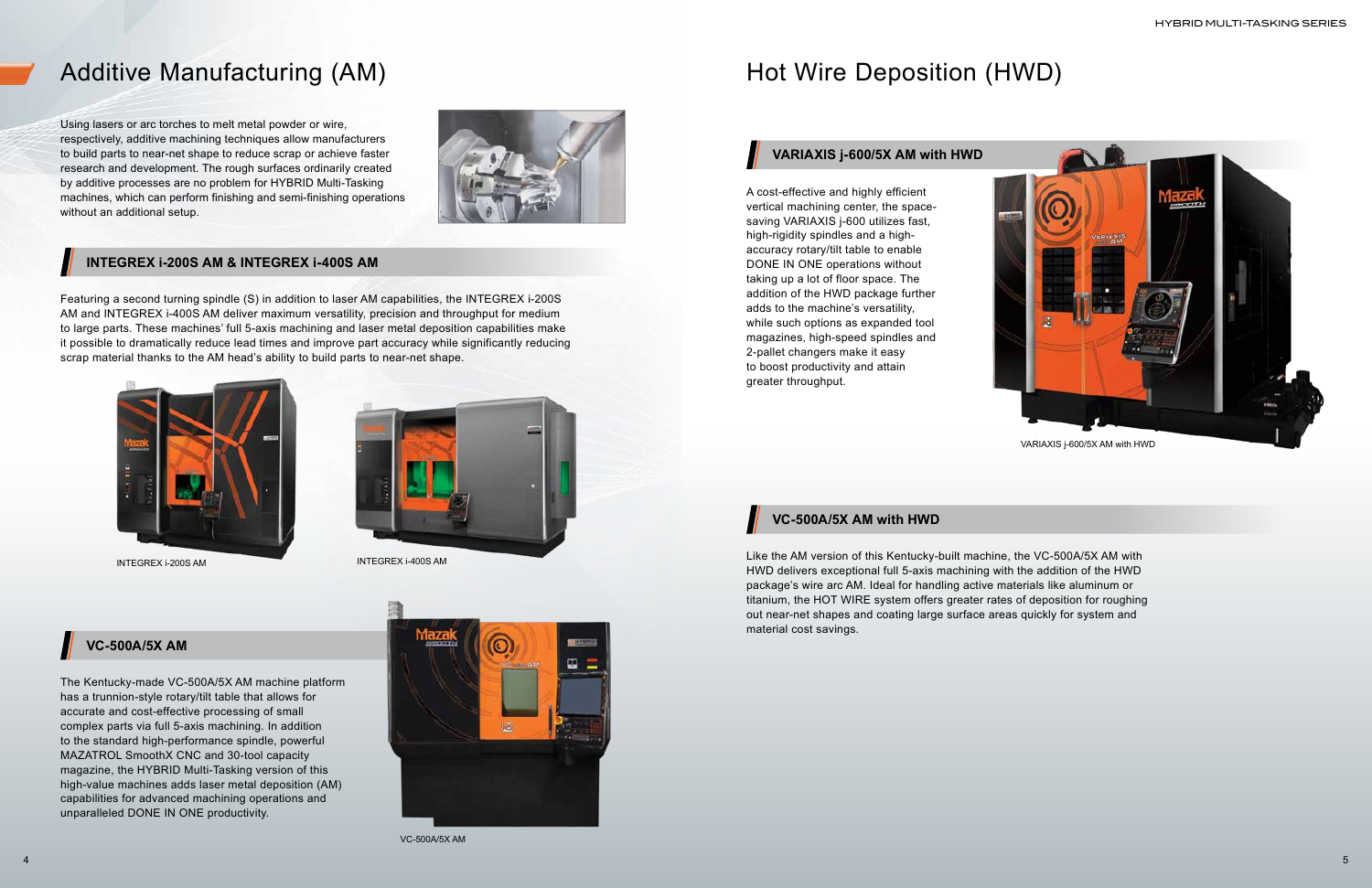## Friction Stir Welding (FSW) Auto Gear (AG)

Using precise amounts of heat and pressure, FRICTION STIR WELDING creates flawless and full-penetration welded joints. This innovative technique makes joining dissimilar metals or making weld repairs easier than ever while minimizing heat-affected zones for both fine and rough applications.

SMOOTH Gear Cutting Solutions include SMOOTH Gear Milling for OD parallel axis gears, SMOOTH Gear Hobbing for OD gears and splines and SMOOTH Gear Skiving for OD/ID gears and splines, a software suite that helps shops produce gears of all shapes and sizes faster and more precisely than ever before.

The VTC-300 and VTC-800 Vertical Traveling Column Machining Centers possess standard high-speed 40-taper spindles, B-axis swivel spindle heads, full traveling column design and fixed tables for machining extremely long and heavy workpieces. In addition to optional table center partitions that allow for creating two work spaces from a single machine, the new FSW heads make it possible to achieve DONE IN ONE welds and joins for heavy-duty components made from tough materials.

Perfect for medium to large parts with complex contours, the INTEGREX i-200ST is made even more versatile with the AG package. Combining the functions of a high-powered turning center, a full-function machining center and a specialized gear machining solution, this powerful solution also features a second turning spindle (S) and a lower turret (T) to minimize fixtures, tools, handling and non-cut time.

A heavy-duty solution for heavy-duty applications, the INTEGREX e-1250V/8 with the AG package is perfect for producing large and highly complex parts and gears from titanium, aluminum and steel. A standard 2-pallet changer and wide range of milling spindle options, as well as its full suite of Multi-Tasking features, makes this the ideal way for manufacturers to reduce inaccuracies and WIP inventory by eliminating the need to move heavy parts across multiple workstations.

### **VTC-300 FSW & VTC-800 FSW INTEGREX i-200ST AG**

#### **INTEGREX e-1250V/8 AG**





INTEGREX e-1250V/8 AG

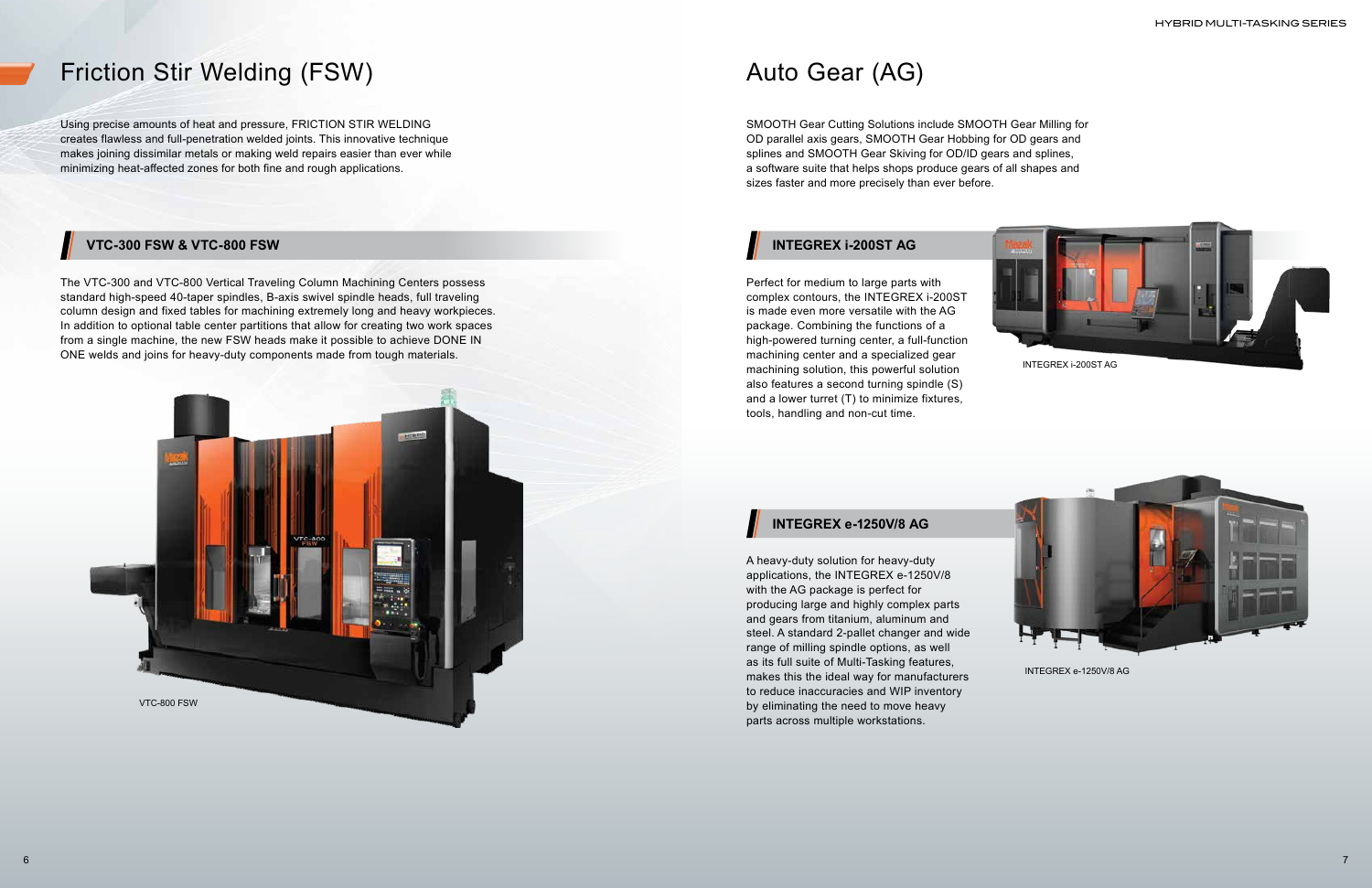# MAZAK TECHNOLOGY CENTERS

**SOUTHEAST TECHNOLOGY CENTER** 1075 Northbrook Parkway Suwanee, Georgia 30024 (678) 985-4800





**NATIONAL TECHNOLOGY CENTER** 8025 Production Drive Florence, Kentucky 41042 (800) 331-9151



(847) 885-8311



**MIDWEST TECHNOLOGY CENTER** 300 East Commerce Drive Schaumburg, Illinois 60173



**SOUTHWEST TECHNOLOGY CENTER** 10950 Greenbend Blvd. Houston, Texas 77067 (281) 931-7770

(310) 327-7172

**WESTERN TECHNOLOGY CENTER** 1333 West 190th Street Gardena, California 90248



**NORTHEAST TECHNOLOGY CENTER** 700 Old County Circle Windsor Locks, Connecticut 06096 (860) 292-4400





**DALLAS TECHNICAL CENTER** 935 South Kimball, Suite 151 Southlake, Texas 76092 (817) 329-6290

**CANADA TECHNOLOGY CENTRE** 50 Commerce Court Cambridge, Ontario N3C 4P7 (519) 658-2021



**MEXICO TECHNOLOGY CENTER** Spectrum 100 Parque Industrial Finsa Apodaca Nuevo León 66600 +52-818-221-0910

As a key component of Mazak's comprehensive customer support, its network of eight Technology Centers strategically located across North America puts component machining demonstrations, experienced applications engineers and training in close proximity to customers. These Technology Centers also provide a channel for customer input to Mazak manufacturing for the development of new machine tool technology.

Technology Centers offer advanced application support, educations and training, new technology and manufacturing systems, along with on-site training and technology seminars.

#### **Advanced application support**

- Expert applications engineers help customers optimize part-production processes and create effective manufacturing solutions
- Mazak-certified cutting tool, workholding and automation partners collaborate to develop optimized turnkey manufacturing solutions.
- Test cuts of customer parts run on the latest, most-advanced machine tools
- Secure applications development and complete design privacy of each customer's individual manufacturing system

#### **Education and training**

- Education, training and seminar events in cooperation with Mazak technology partners
- Free access to the most advanced machine tools
- Industry focused education general aerospace, energy, jet engine and construction



#### **New technology and manufacturing systems**

- The latest, most-advanced manufacturing systems that can optimize the processing of industry-specific components
- Productivity experts help customers select the best new machine tool technology for their particular businesses

#### **On-Site Training and Technology Seminars**

- Hands-on applications and operator development courses
- Technical seminars held in conjunction with our Value Inspired Partners (VIPs)
- Regularly scheduled market-focused events that provide valuable industry insight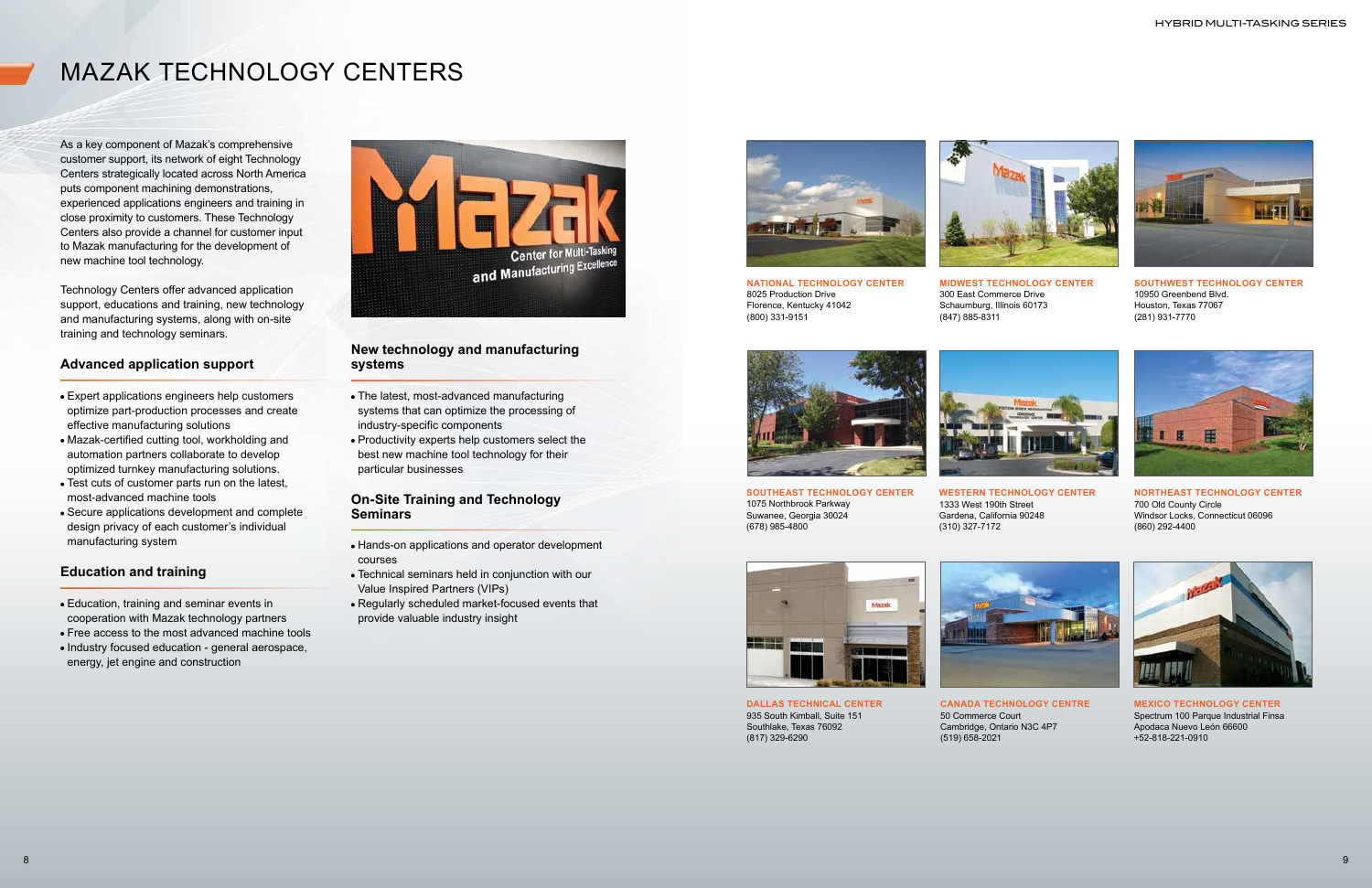



**J. LETECH Optimiza** for Multi-Tasking Machine

Web-Based Courses for Customers on Operations, Safety, etc. (over 450 tutorials)

**INTRODUCTORY**

**BASIC PROGRAMMING**

**TRADITIONAL CLASSROOM**

**ADVANCED**

Web-Based EIA and MAZATROL Programming

- Single-source service
- Technical Support machine and CNC
- Parts support
- Progressive learning
- Spindle and unit rebuild



Fully automated warehouse storage systems ensure the fastest delivery of Mazak spare parts

The Mazak Optimum Plus program enables customers to maximize the value of their Mazak purchase.

To maximize machine tool investments, Mazak offers all customers its Optimum Plus program, which represents a company-wide commitment to provide the best possible, most comprehensive service and support.

#### **The Optimum Plus program encompasses Five Pillars – distinct, yet interrelated areas:**

#### **Single-source service**

Mazak is a single point of contact for any Mazakrelated service need, whether it involves a machine, control, accessory or automation solution. This effective service approach helps customers maintain the highest possible level of productivity.

#### **Benefits of Mazak's single-source approach include:**

- Free technical phone support and software upgrades for the life of a Mazak machine
- Diagnostic software support that provides instantaneous remote diagnostic services via remote real-time systems
- Guaranteed phone response to any technical question within 1 hour via a 24/7 technical phone support system
- More than 350 factory-trained Mazak service representatives and certified distributor personnel who can be at a customer's site within 24 hours under most circumstances
- Wide variety of services, including laser calibration to ISO, ANSI and JIS standards; ball bar qualification and analysis; preventive maintenance plans and programs; and vibration analysis and benchmarking

### Mazak OPTIMUMplus **TOTAL SUPPORT FOR MAZAK CUSTOMER:**



#### **Parts support**

Mazak's spare parts fulfillment ensures the fastest possible reaction time. The state-of-art Mazak North America Parts Center uses the latest AS/RS fully automated warehouse storage system technology and maintains a \$65 million parts inventory.

#### **Benefits of the North American Parts Center include:**

- Average 97% same day parts shipment and after hours shipping
- 52,000 part numbers in stock
- Call center open Monday-Saturday
- Convenient web-based parts ordering
- Experienced part specialists
- Lifetime CNC parts support

#### **Progressive learning**

We ensure our customers achieve the highest levels of productivity and profitability with a comprehensive training program, including two weeks of free training with every machine purchased.

#### **Technical support – machine and CNC**

Comprehensive warranties on every Mazak machine tool component, including a 2-year part warranty on CNC control components.

#### **Technical support for machines and CNCs also includes:**

- Additional warranty coverage available upon request
- Free technical phone support and software upgrades for machine lifetime
- Diagnostic software support/real-time remote diagnostic services

# MAZAK Optimum Plus